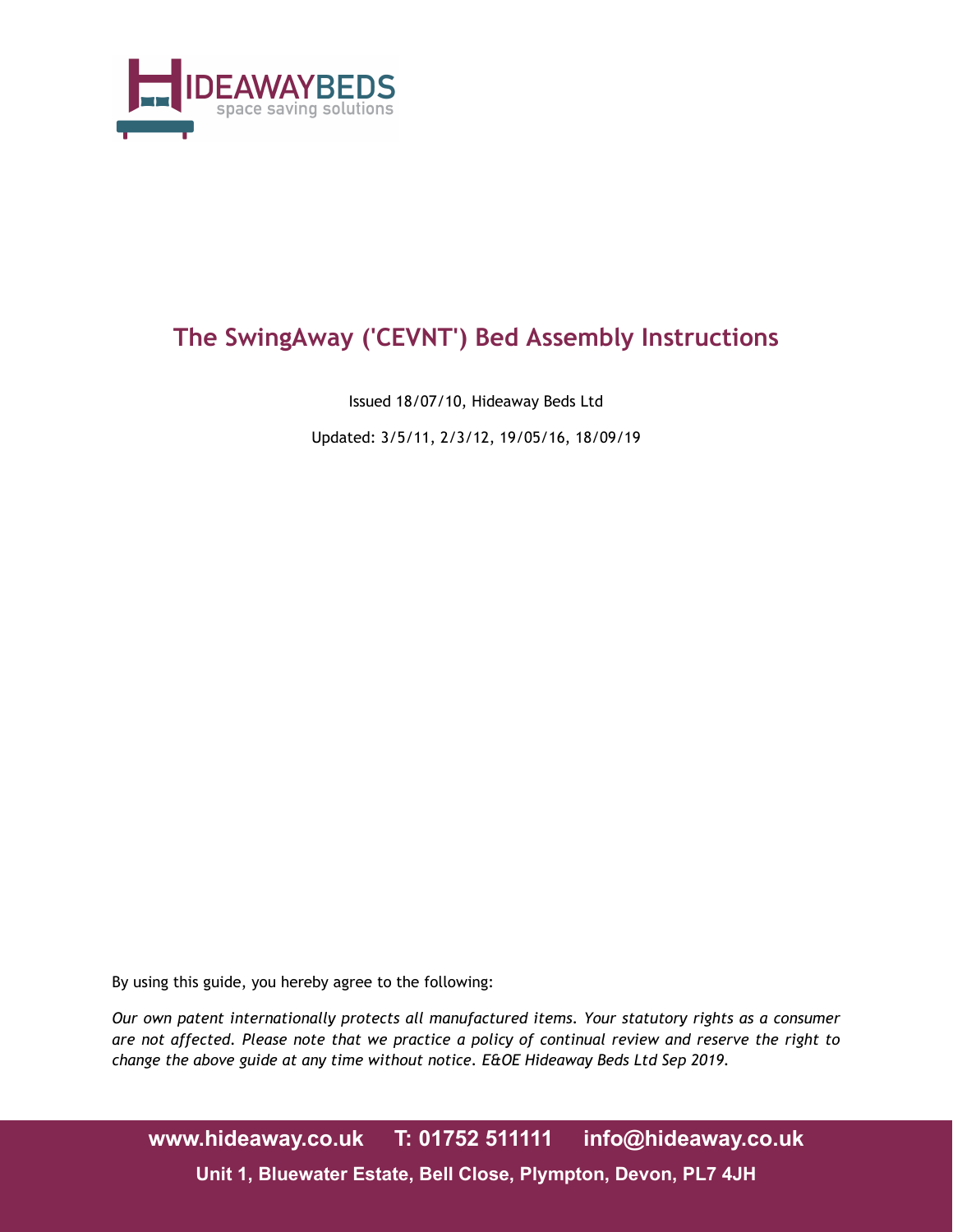**2** | Page



## **SwingAway Vertical Wall Bed Assembly Instructions**

The SwingAway (CEVNT) systems are vertically mounted wall beds that stand alone on their own subframe, which must be fixed to the floor and wall. The bed can be mounted in a recess or cabinet using bi-folding doors, concealed using a curtain etc. or left on view. NOTE: Doors cannot be fixed to the base of a SwingAway Bed. The counter balanced mechanism is suitable for use with most standard sized mattresses. Maximum mattress depth is 8".



**Note: it is essential that the bed assembly is securely fixed to floor and / or wall with correct fixings. Do not try to pull the bed down into the horizontal position unless it is fixed and always use the pull handle. Risk of injury may occur if wall bed is not correctly secured.**

#### **Important**

- If packaging is damaged, check bed frame for any damages and all components are present. If any items are missing contact your retailer immediately.
- Please take time to read these instructions fully before attempting assembly of the SwingAway wallbed.
- The SwingAway must be fixed to the floor and wall. Failure to do so could be dangerous!
- **Do not attempt to operate the bed prior to securely fixing in place.**

#### **Tools Required**

- 5mm & 4mm Allen Key
- 13mm &10mm Spanner

**Note:** The bolts supplied have square shoulders, which are designed to pull into the round holes in the frame when tightened.

#### **Component List (See Figs 1, 2 & 3 Attached)**

- 1 X Bed Frame (In 2 Pieces) 'A' & 'B'
- 2 X Bed Frame Joining Bars 'C' &'D' (1X Additional Central Bar On Double Beds).
- 2 X Sprung Counterbalanced Units 'E' & 'F'
- 2 X Wall Brackets 'G'
- 2 X Sub-Frames 'H' & 'I'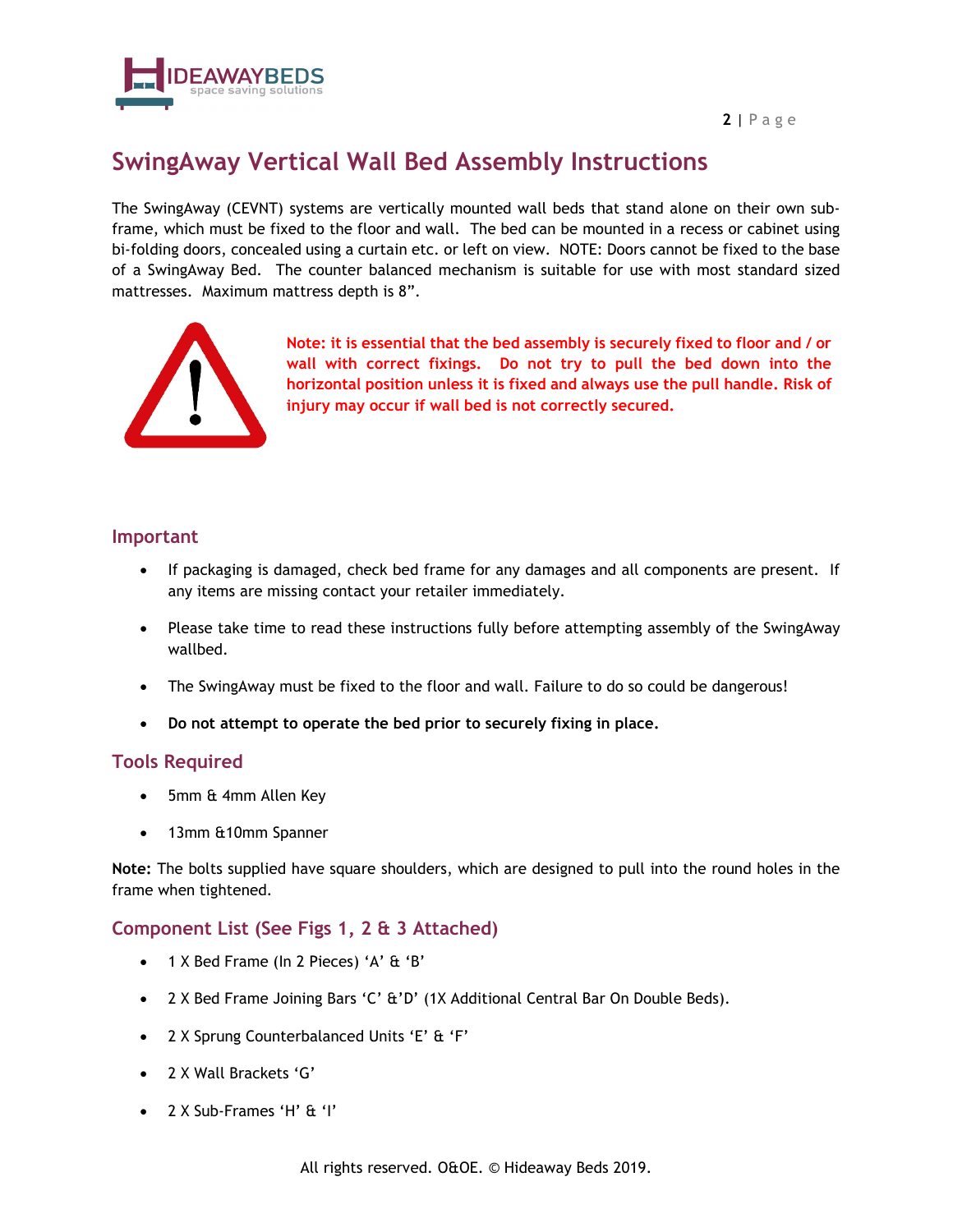

- 1 X Mattress Support Bar 'J' (X 2 On Double Beds)
- 1 X Automatic Leg Bar (In 2 Pieces) 'K' & 'L'
- 1 X Pull Handle 'N'
- 1 X Leg Section 'M'
- 1 X Pack Of Nuts, Bolts And Washers
- 2 X Bedding Straps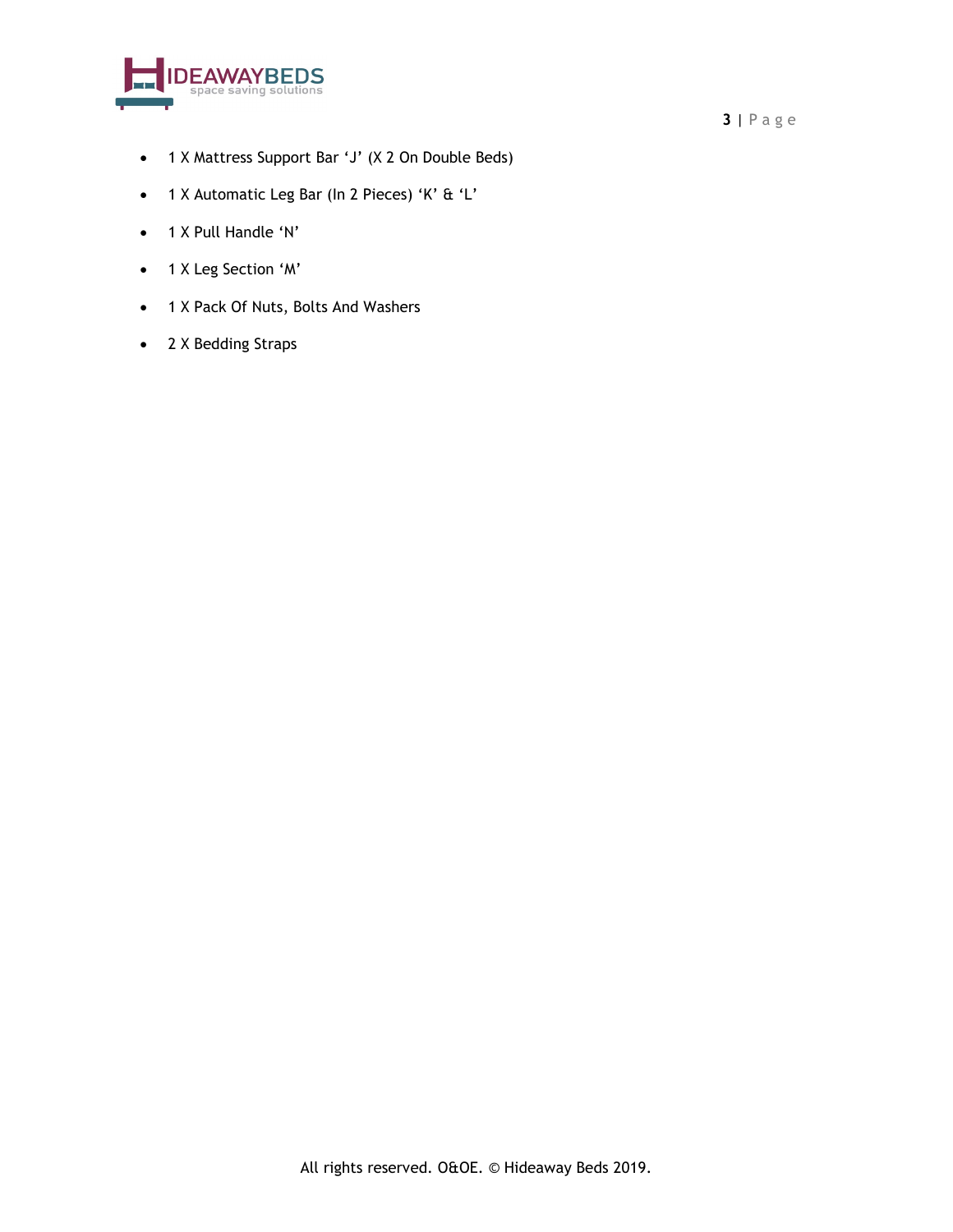

**4** | Page



**Fig 1: Bed Sub-Frame Sub-Assembly**

**Fig 2: Bed Frame Sub-Assembly**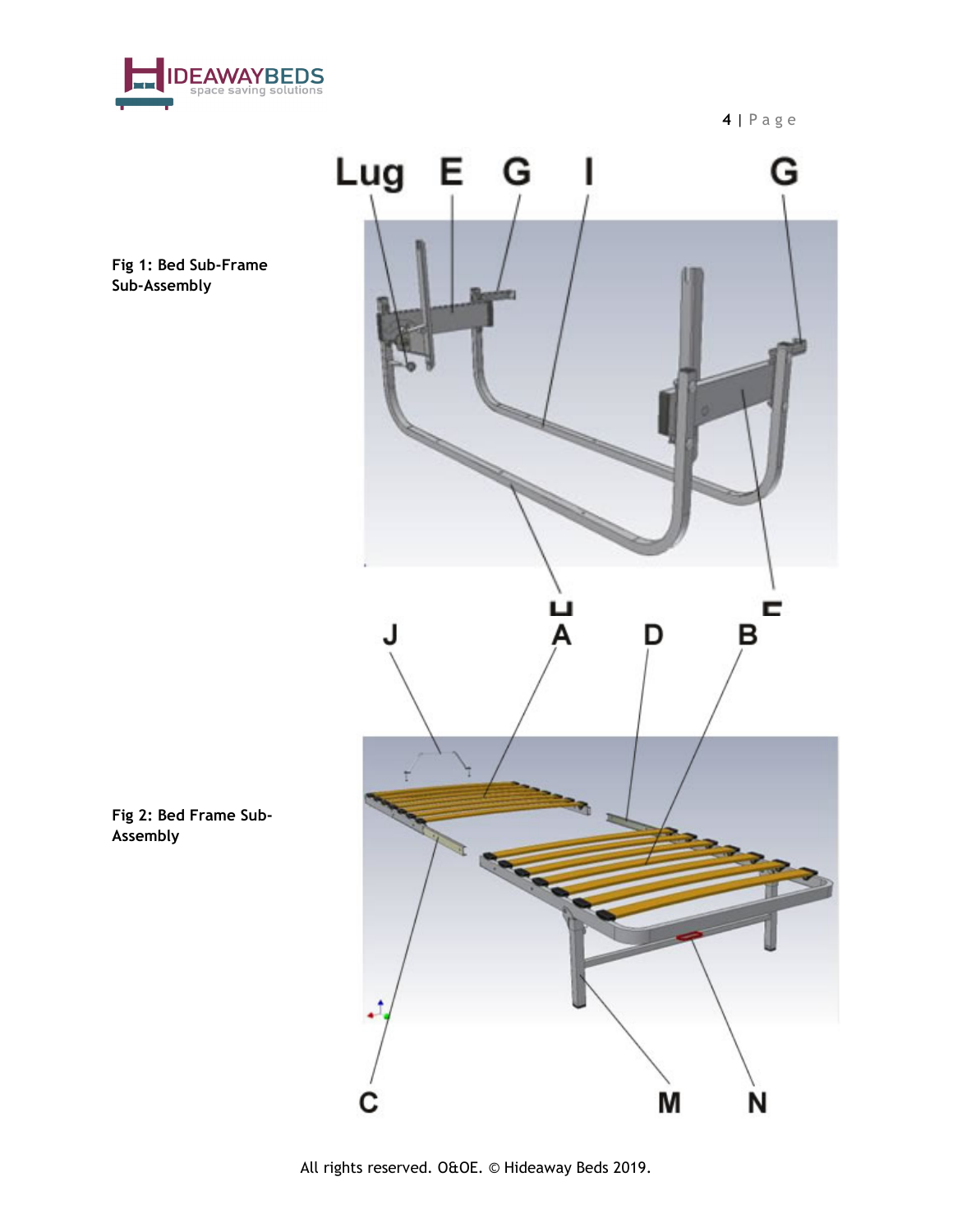

**5** | Page

### **Fig 3: Bed Frame Complete Assembly**

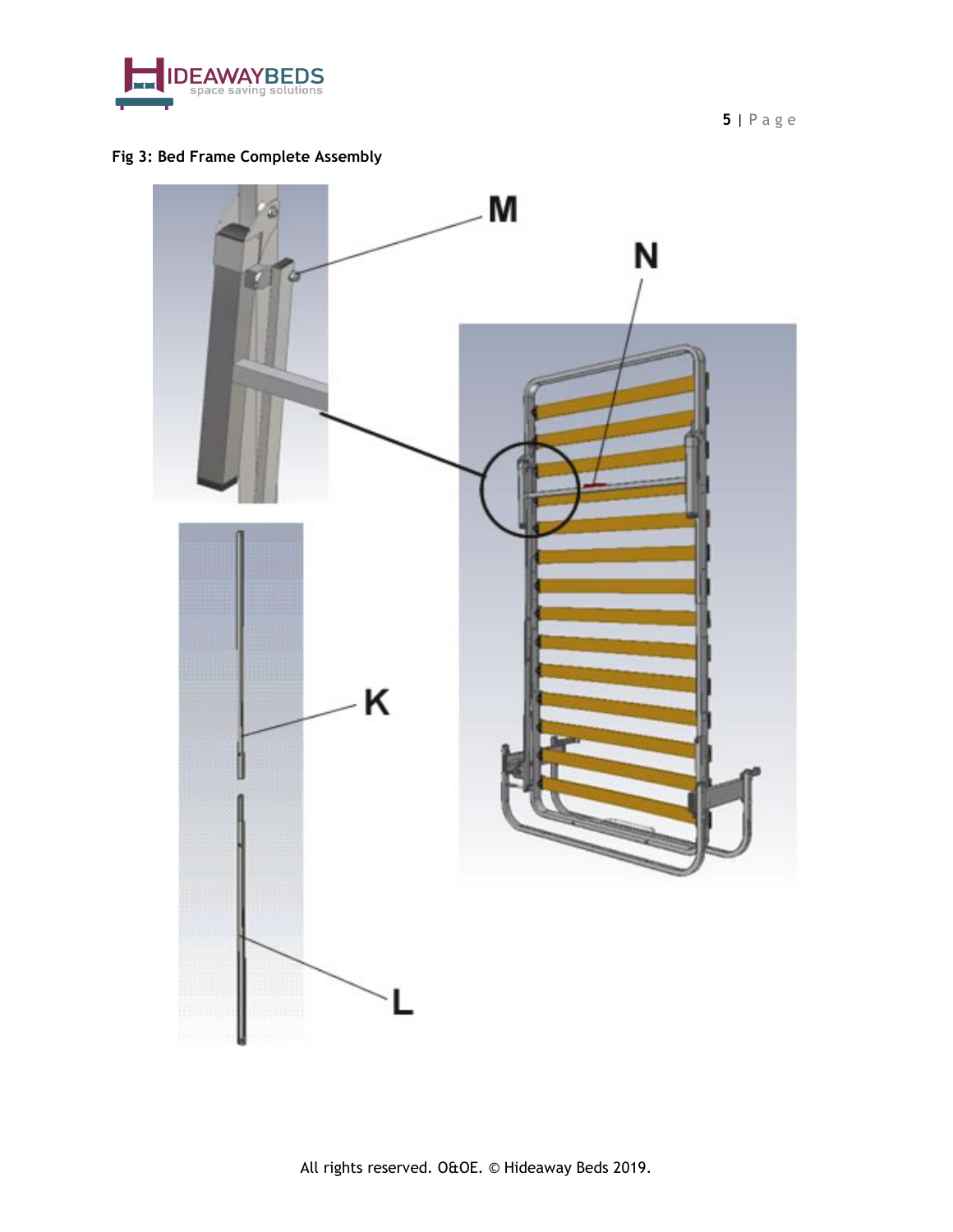

**6** | Page

#### Fig 4: Bolt Guide

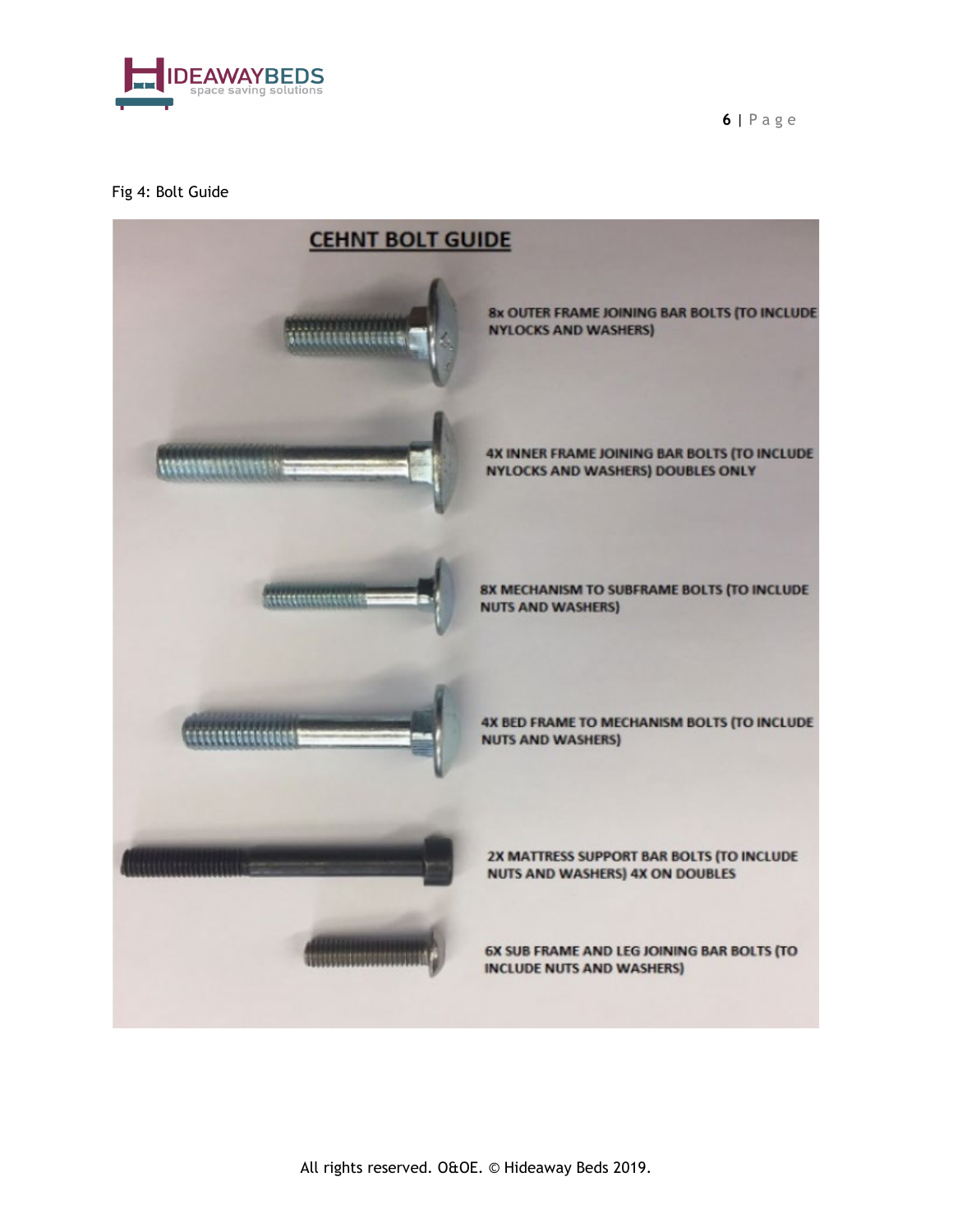



## **Assembly Instructions**

#### **Bed Frame Assembly (fig 2)**

- 1. Slide the two joining bars  $C \oplus D$  into the sides of the Bed frame A. Insert them until the two holes in the joining bars line up with the two holes in the bed frame (this may require some force, if necessary use a Nylon hammer). For double sizes, a central joining bar needs to be fitted at this time. Place bed joining bolts into these holes and secure hand tight with nuts.
- 2. Slide Bed Frame B over joining bars C & D until the holes in the joining bars and the holes in the frame are aligned then insert the final bed joining bolts. Now tighten all bolts.(fig 2)
- 3. Bolt the mattress support 'J' to the Head end of the bed frame. (fig 2)



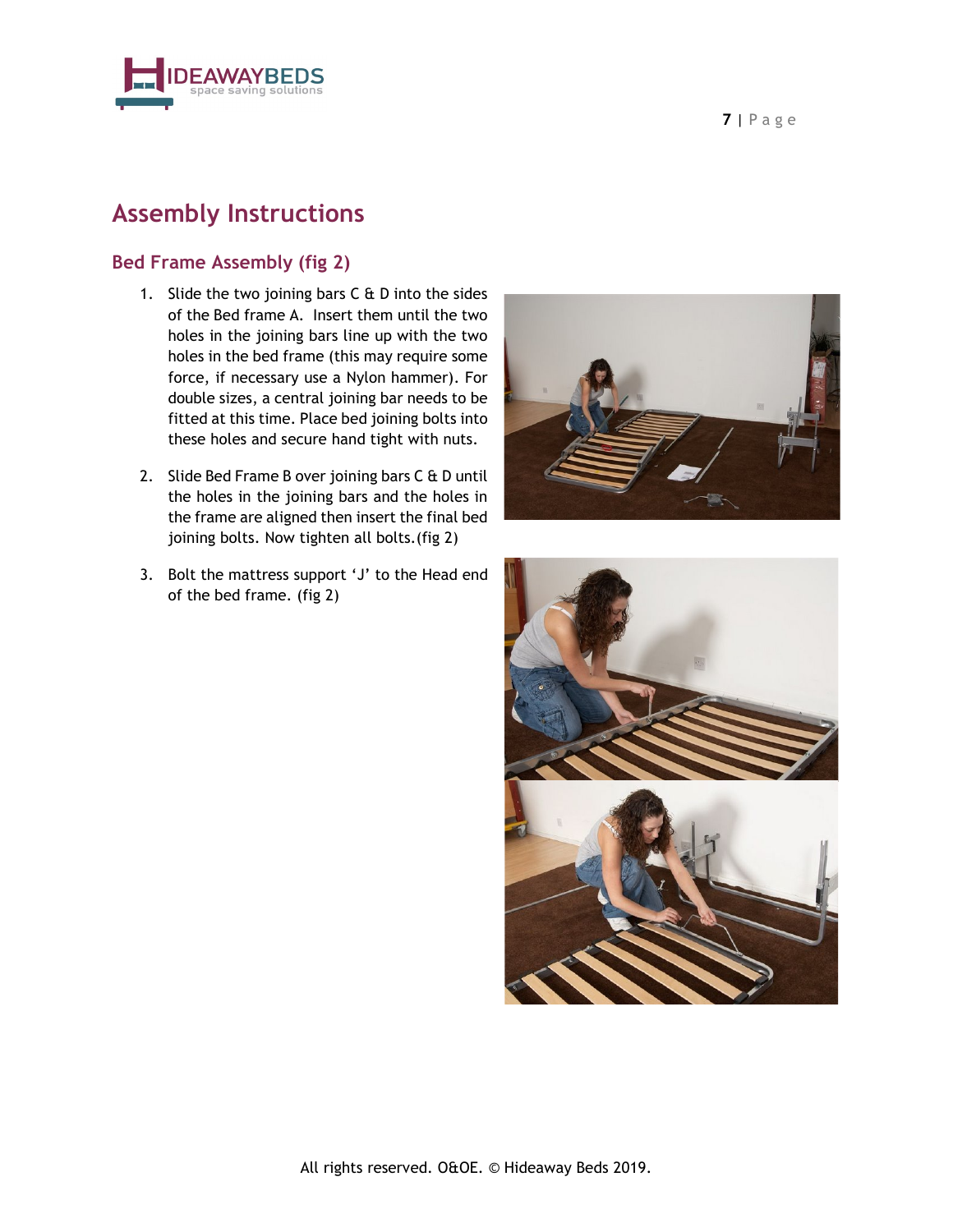



#### **Sub Frame Assembly (fig 1)**

- 4. Assemble the sub frame as shown in fig 1. 'H' is the bar with the additional Lug; ensure that 'H' is located at the front and that the lug is on the left hand side of the assembly as in fig 1. Bolt the counterbalanced units 'E' & 'F' to the sub-frames 'H' & 'I' as shown in fig 1. Do not tighten the nuts yet.
- 5. Before tightening the nuts, mount the angled wall brackets 'G' to the top rear bolts on the sub-frame 'I'. The brackets have two holes; the ones to be used are determined by the thickness of the mattress which dictates the distance of the bed frame from the wall.





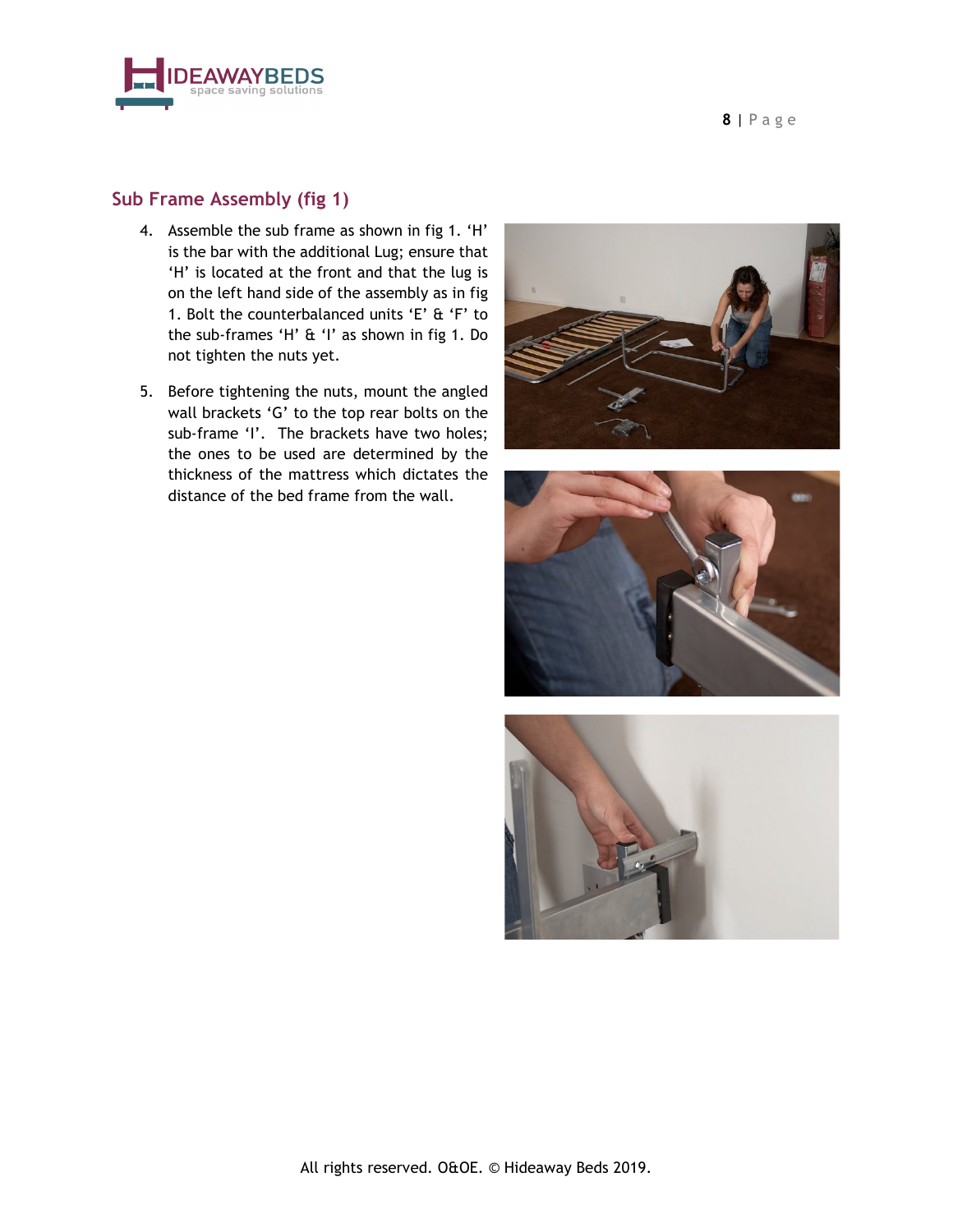



### **Complete Assembly (fig 3)**

- 6. Place the bolts into the holes at the head end of the bed frame. Lift the bed frame into position, lining the bolts up with holes of the counterbalanced units. ('E' $\&$ 'F' in Fig 1) and securing by tightening the nuts.
- 7. Join together the two halves of the automatic leg bar 'K'& 'L' then attach the end with the smaller hole to leg 'M' (Fig 3).
- 8. Attach the end with the bigger hole to the lug on frame 'H' (Fig 1) using the washer and split pin. (Fig 3)
- 9. Screw pull handle 'N' to the crossbar of the legs (Fig 3). Place the assembled bed and sub-frame in the preferred position in the room and mark out the holes to be drilled in the wall and floor. Fix as appropriate. NOTE: IT IS ESSENTIAL THAT THE BED ASSEMBLY IS SECURELY FIXED TO FLOOR AND WALL WITH CORRECT FIXINGS (NOT SUPPLIED).
- 10. Fix the sub-frame securely to the wall using the correct fixings to suit the wall and floor material.
- 11. With the bed in the horizontal position, place the mattress onto the frame and secure with bedding straps. N.B. without the weight of the mattress the bed will try to return to its upright position, so it is suggested to have someone assist you by holding the bed whilst you put the mattress on.